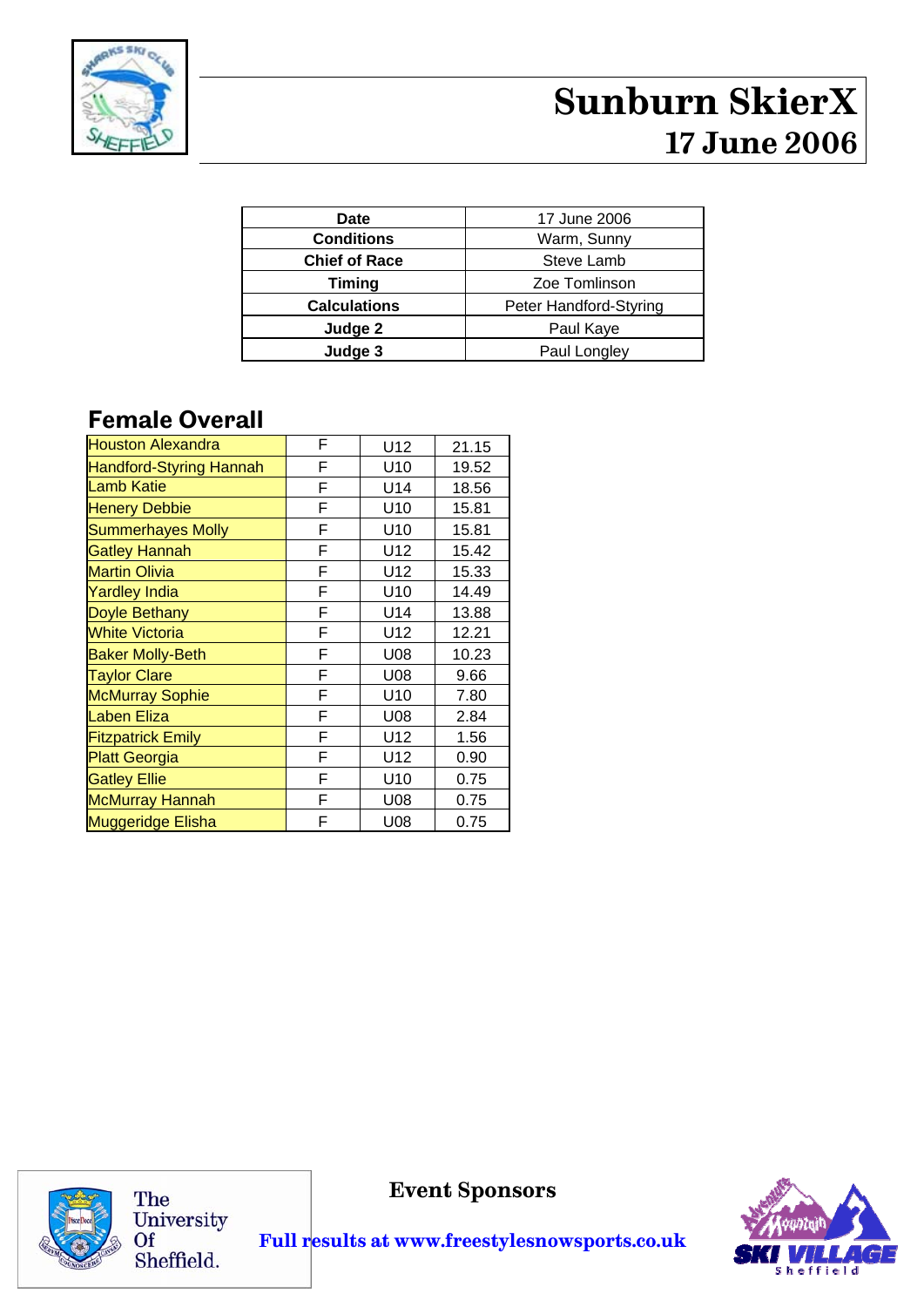

## **Male Overall**

| <b>Woods James</b>        | Μ                       | U16 | 25.37 |
|---------------------------|-------------------------|-----|-------|
| <b>Smith Jon</b>          | M                       | U35 | 25.14 |
| <b>Smith Jack</b>         | М                       | U16 | 24.95 |
| <b>Longley Andrew</b>     | M                       | U16 | 24.45 |
| <b>Parkes Ben</b>         | $\overline{\mathsf{M}}$ | U16 | 23.72 |
| <b>Speight Peter</b>      | M                       | U14 | 23.69 |
| <b>Garvey Matthew</b>     | $\overline{\mathsf{M}}$ | U16 | 22.67 |
| <b>Tomlinson Josef</b>    | M                       | U12 | 22.31 |
| <b>Kaye Ryan</b>          | M                       | U14 | 21.80 |
| <b>Fung Christopher</b>   | M                       | U16 | 21.17 |
| <b>Tomlinson James</b>    | M                       | U14 | 21.08 |
| <b>Medley Carl</b>        | М                       | U12 | 21.02 |
| <b>Clarke Joseph</b>      | M                       | U16 | 20.93 |
| <b>Houston Sam</b>        | M                       | U10 | 20.51 |
| Law Joshua                | M                       | U14 | 20.25 |
| <b>Henery Sam</b>         | M                       | U12 | 20.12 |
| <b>Wozencroft William</b> | M                       | U10 | 20.06 |
| <b>Henery Nicol</b>       | M                       | U14 | 19.64 |
| Ingram Josh               | M                       | U14 | 19.40 |
| <b>Hill Thomas</b>        | M                       | U16 | 19.31 |
| <b>Burrows Henry</b>      | M                       | U16 | 19.11 |
| <b>Hobson James</b>       | M                       | U10 | 18.87 |
| <b>Askew Jake</b>         | M                       | U12 | 16.73 |
| <b>Hinchliffe Jack</b>    | M                       | U10 | 15.32 |
| <b>Firth Alex</b>         | M                       | U08 | 13.61 |
| <b>Henery Robbie</b>      | M                       | U08 | 13.11 |
| <b>Marples Alex</b>       | M                       | U10 | 13.04 |
| <b>Adams Matthew</b>      | M                       | U10 | 11.90 |
| <b>Battell George</b>     | M                       | U12 | 10.59 |
| <b>Genther Joshua</b>     | M                       | U08 | 8.64  |
| <b>Roper Josh</b>         | M                       | U10 | 8.15  |
| <b>Wozencroft Daniel</b>  | M                       | U08 | 6.42  |
| <b>Johnson Fergal</b>     | M                       | U08 | 5.96  |
| <b>Battell William</b>    | M                       | U12 | 4.53  |
| <b>Justice Tim</b>        | M                       | U90 | 3.44  |
| <b>Fitzpatrick Edward</b> | M                       | U10 | 2.96  |
| <b>Platt Sam</b>          | М                       | U10 | 1.13  |
| <b>Collins Jack</b>       | M                       | U10 | 0.83  |
| <b>Hall William</b>       | М                       | U08 | 0.75  |
| <b>Slater James</b>       | M                       | U08 | 0.75  |
| <b>Henery David</b>       | M                       | U90 | 0.75  |
| <b>Smith Thomas</b>       | M                       | U08 | 0.10  |



The University<br>Of<br>Sheffield.

**Event Sponsors** 

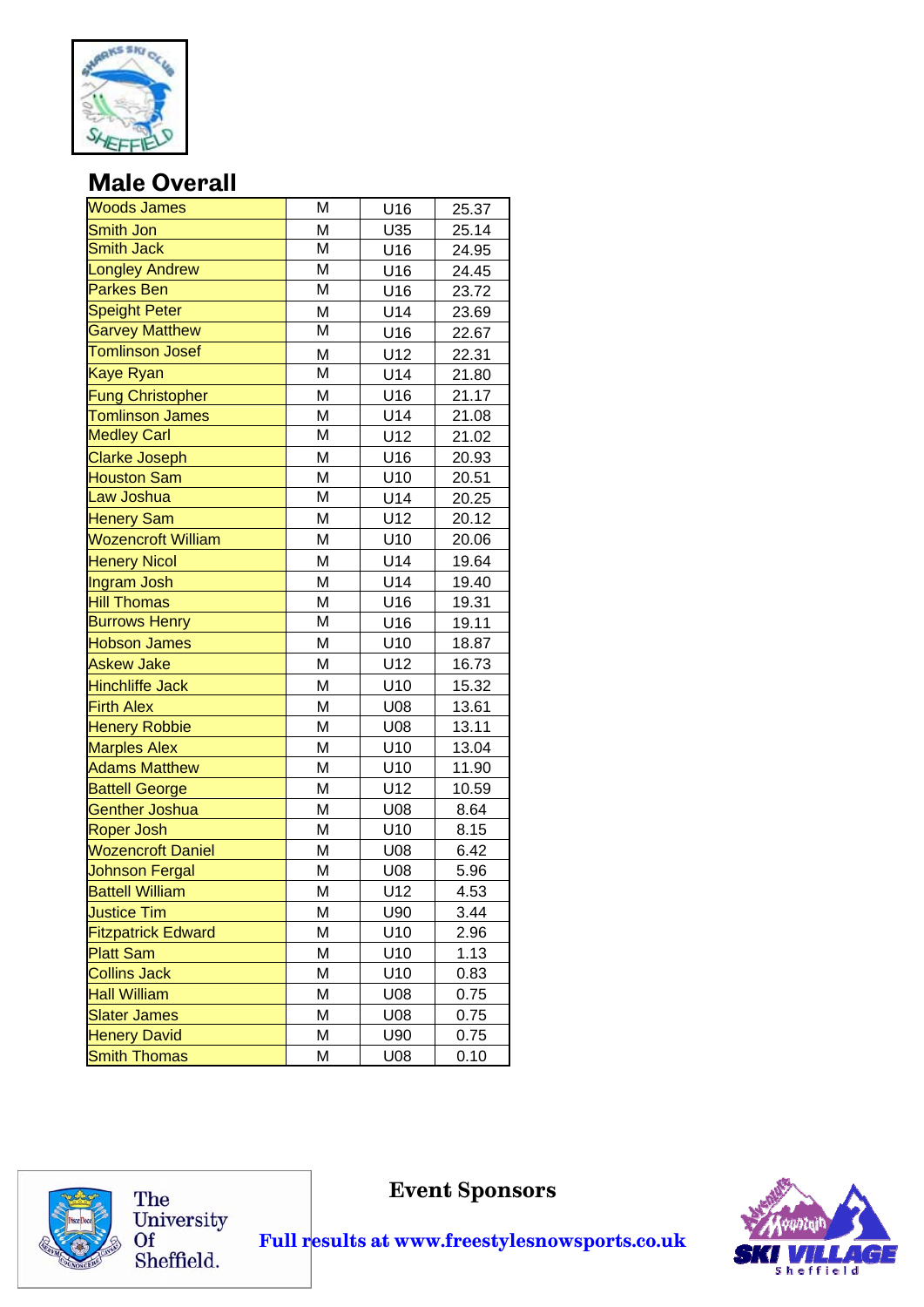

# **Female Under 8**

| <b>Baker Molly-Beth</b> | U <sub>08</sub> | 10.23 |
|-------------------------|-----------------|-------|
| <b>Taylor Clare</b>     | U08             | 9.66  |
| <b>Laben Eliza</b>      | U08             | 2.84  |
| <b>McMurray Hannah</b>  | U08             | 0.75  |
| Muggeridge Elisha       | U08             | 0.75  |

## **Male Under 8**

| <b>Firth Alex</b>        | М | U08 | 13.61 |
|--------------------------|---|-----|-------|
| <b>Henery Robbie</b>     | M | U08 | 13.11 |
| <b>Genther Joshua</b>    | м | U08 | 8.64  |
| <b>Wozencroft Daniel</b> | M | U08 | 6.42  |
| <b>Johnson Fergal</b>    | м | U08 | 5.96  |
| <b>Hall William</b>      | M | U08 | 0.75  |
| <b>Slater James</b>      | М | U08 | 0.75  |
| <b>Smith Thomas</b>      | М | U08 | 0.10  |

## **Female Under 10**

| <b>Handford-Styring Hannah</b> | U <sub>10</sub> | 19.52 |
|--------------------------------|-----------------|-------|
| <b>Henery Debbie</b>           | U <sub>10</sub> | 15.81 |
| <b>Summerhayes Molly</b>       | U <sub>10</sub> | 15.81 |
| <b>Yardley India</b>           | U <sub>10</sub> | 14.49 |
| <b>McMurray Sophie</b>         | U <sub>10</sub> | 7.80  |
| <b>Gatley Ellie</b>            | U <sub>10</sub> | 0.75  |

# **Male Under 10**

| <b>Houston Sam</b>        | м | U <sub>10</sub> | 20.51 |
|---------------------------|---|-----------------|-------|
| <b>Wozencroft William</b> | м | U <sub>10</sub> | 20.06 |
| <b>Hobson James</b>       | М | U <sub>10</sub> | 18.87 |
| <b>Hinchliffe Jack</b>    | М | U <sub>10</sub> | 15.32 |
| <b>Marples Alex</b>       | М | U <sub>10</sub> | 13.04 |
| <b>Adams Matthew</b>      | М | U <sub>10</sub> | 11.90 |
| <b>Roper Josh</b>         | М | U <sub>10</sub> | 8.15  |
| <b>Fitzpatrick Edward</b> | м | U <sub>10</sub> | 2.96  |
| <b>Platt Sam</b>          | М | U <sub>10</sub> | 1.13  |
| <b>Collins Jack</b>       | М | U <sub>10</sub> | 0.83  |



The University<br>Of Sheffield.

**Event Sponsors**